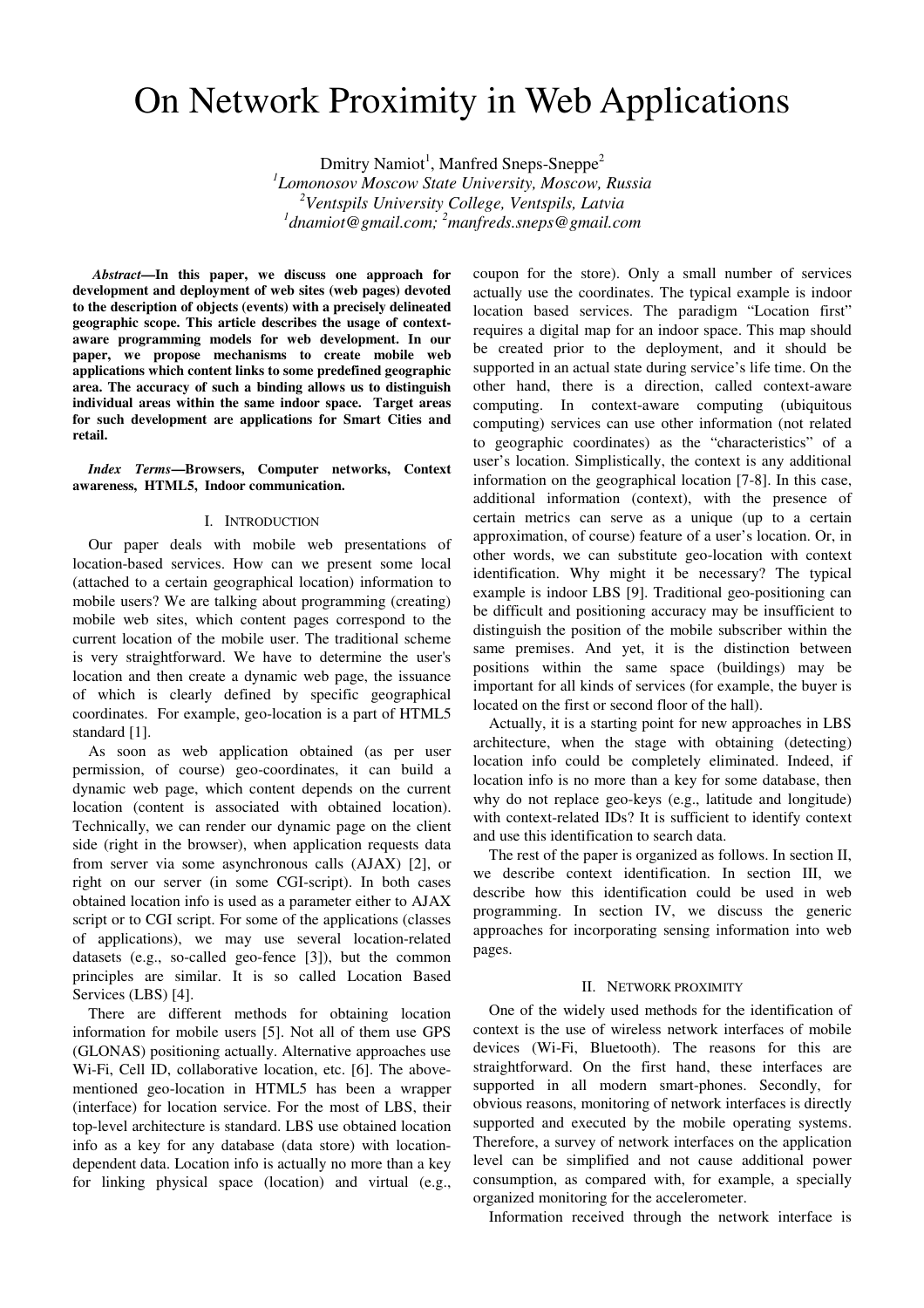used to estimate the proximity of the mobile user to the elements of the network infrastructure (network proximity [10). Note, that other mobile devices can act as these elements too (e.g., Wi-Fi access point, opened right onto mobile phone [11]).

The classical form for collecting data about Wi-Fi devices are so-called Wi-Fi fingerprints sets [12]. Wi-Fi fingerprints are digital objects that describe availability (visibility) for network nodes. Their primary usage is navigation related tasks. The alternative approach lets users directly associate some data chunks with existing (or artificially created) network nodes. In other words, it is a set of user generated links between network nodes and some content that could be used by those in proximity to networks nodes. This approach is presented in SpotEx project and associated tools [13-14]. SpotEx lets users create a set of rules (logical productions) for linking network elements and available content. A special mobile application (context-aware browser) is based on the external set of rules (productions, if-then operators). The conditional part of the each rule includes predicates with the following objects:

identity for Wi-Fi network (name, MAC-address) RSSI (signal strength), time of the day (optionally),

In other words, it is a set of operators like this:

*IF AccessPointIsVisible ('Café') THEN { show content for Café }* 

Block { *show content for Café* } is some data (information) snippet presented in the rule. Each snippet has got a title (text) and some HTML content (it could be simply a link to any external site for example). Snippets could present coupons/discount info for malls, news data for campuses, etc. The context-aware browser (mobile application) maps current network environment against existing database, detects relevant rules (fires them) and builds a dynamic web page. This web page is presented to a mobile user in proximity.

In fact, even the name of the application (context-aware browser) suggests the movement of this functionality in a mobile browser. This would eliminate the separate rule base as well as the special (separate) application. In fact, the standard mobile browser should play a role of this application. Rules for the content (data snippets) must be specified directly on the mobile web pages. And data snippets itself are HTML code chunks anyway.

As applied implementations, we can mention, for example, Internet of Things applications [15-16]. The usage is very transparent. Data snippets (data, presented to mobile users) depends on visibility for some Wi-Fi access points. It lets us specify the positions for mobile users inside of some building (campus, etc.) Mobile users will see different information for different positions. And this approach does not use geo-coordinates at all.

The next interesting direction is EU project FI\_WARE [17]. Integration with the FI-CONTENT platform is one of the nearest goals.

## III. INFORMATION SERVICES

Technically, for the reuse of information about network proximity, we can talk about the two approaches.

At the first hand, the implementation of a mobile browser can follow the same ideology that supports geo-coding in HTML5 [18]. How does it work?

*<script> function getLocation() { if (navigator.geolocation) { // interface function navigator.geolocation.getCurrentPosition(showPosition); } }* 

*// user-defined callback function showPosition(position) { var latitude = position.coords.latitude; var longitude = position.coords.longitude; } </script>* 

A function from browser's interface

*navigator.geolocation.getCurrentPosition()* 

accepts as a parameter some user-defined callback (another function). The callback should be called as soon as geo-location is completed. Obtained data should be passed as parameters. Note, that the whole process is asynchronous.

By the analogue with the above-mentioned model, a mobile browser can add a new interface function. E.g.,

*getNetworks()* 

this function will accept a user-defined callback for accumulating network information (current fingerprint). A good candidate for data model is JSON. The browser will pass fingerprint as a JSON array to a user-defined callback. Each element from this array describes one network and contains the following information:

> SSID - name for access point MAC - MAC-address RSSI - signal strength

Note, that scanning networks is an asynchronous process in mobile OS. So, callback pattern is a good fit for this.

Firefox OS is closest in ideology to this approach [19]. Here is an example from the technical manual:

*interface WiFiManager {* 

 *// request.result set to JS array of wifi networks in range DOMRequest getNetworks();* 

*// request fires success if* 

*// successfully able to connect, error otherwise any //connected; JSON object contains info on the connected // network* 

 *DOMRequest connectTemp(any parameters); int signalStrength;* 

*// Fires event when we connect to a new WiFi network*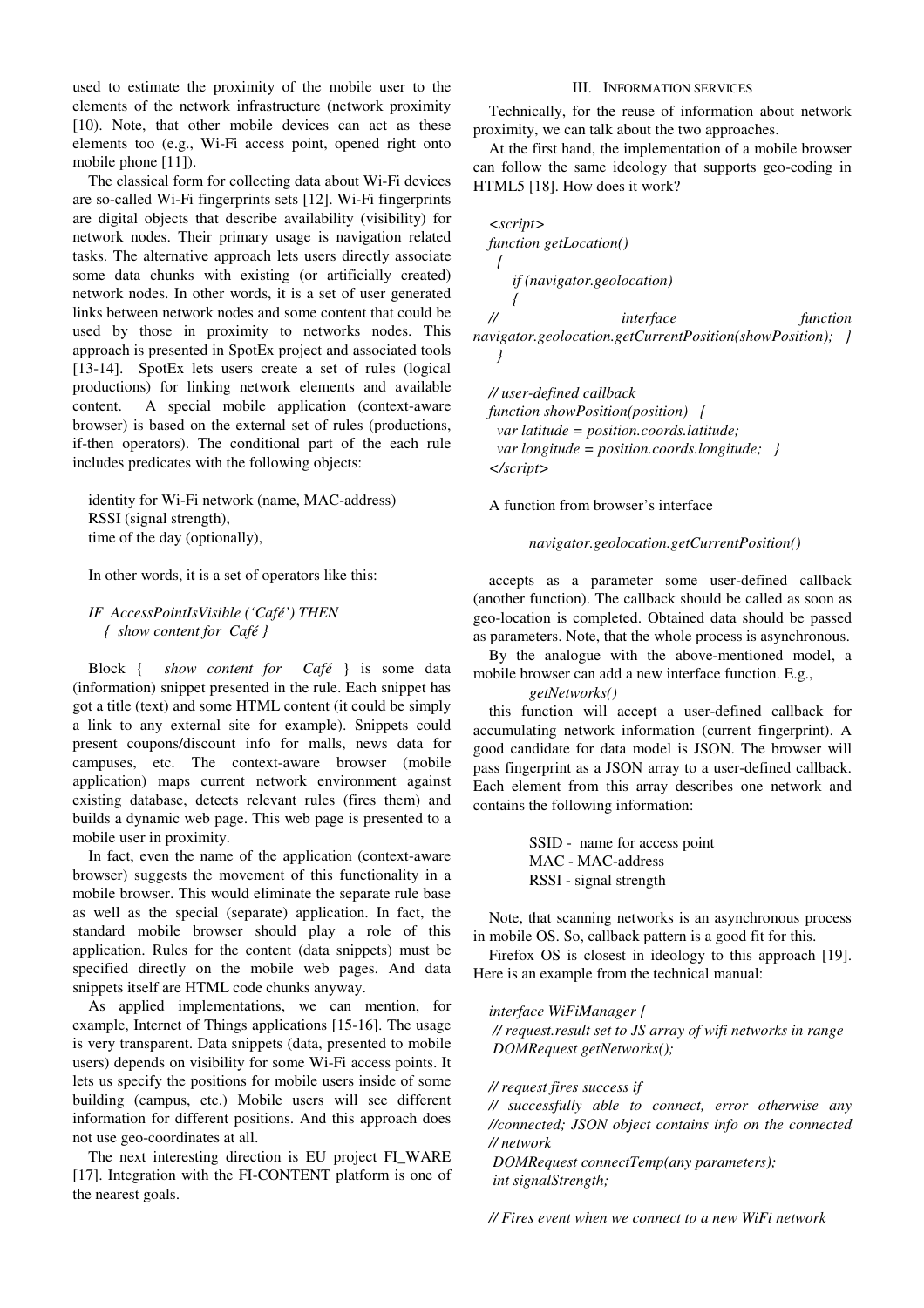### *Function onconnect;*

*// Fires event when we disconnect from a new // WiFi network Function ondisconnect;* 

*// Fires event signal strength changes Function onsignalstrengthchange; }* 

JSON object, returned by getNetworks() function, contains the following info: name (SSID), MAC-address, signal strength (RSSI) and security protocol.

Also, Firefox OS offers Bluetooth API [20]. It has got the similar ideology, but there is no general unifier (e.g., even fields for objects are different). It should be possible, of course, to create some unified wrapper (shell), which will give a general list of networks. But it is not the biggest problem. The biggest problem (we are not mentioning here the own prevalence and popularity for Firefox OS) is the status for both APIs. Wi-Fi API has just been scheduled yet. At the same time, the Bluetooth API exists, but it is declared preferred (privileged). Privileged APIs can be used by the operating system only. So, it could not be used in applications. The reason for this solution is security. API combines both network scanning and network connection (data exchange). It is the wrong design by our opinion. APIs functionality should be separated. The above-mentioned SpotEx approach is not about the connectivity. Mobile OS should use two separate APIs: one for scanning (networks poll) and one for connecting. Polling for networks does not require data exchange. So, scanning API is safe, and it should not be privileged. It is simple – we should have *WiFiManager* interface (as is, and it could be privileged), and *WiFiScan* with only one function getNetworks():

*<script>* 

*function callback\_function(json\_data ) { … } WiFiScan.getNetworks(callback\_function); </script>*

The callback function can loop over an array of existing networks IDs and show (hide) HTML div blocks with data related (associated) to the existing (visible) networks. Actually, it is a fundamental question. Traditionally, wireless networks on mobile phones are used as networks. But they are sensors too. The fact that some network node is reachable (visible) is a separate issue. And it could be used in mobile applications even without the ability to connect to that node. It is the main idea behind SpotEx, and it is the feature (option) we suggest to embed into mobile browsers.

How can we present our rules for network proximity? As per our suggestion, each data snipped should be presented as a separate div block in HTML code. E.g., the abovementioned example looks so:

*<div id="Café\_rule"> show content for Café </div>* 

We can use CSS styles to hide/show this block. And this CSS visibility attribute depends on the visibility of Wi-Fi (Bluetooth) nodes. Of course, CSS visibility could be

changes in JavaScript. So, our rules could be implemented in JavaScript code. We can directly code predicates in our code, or describe their parts in CSS too. E.g.:

*<div id="Café\_rule" cond="Café\_AP1 Café\_AP2" > show content for Café </div>* 

In this example, an additional attribute *cond* contains a list of Wi-Fi access point that should be visible for showing that block. HTML5 custom attributes are good candidates for new attributes [21]. It means also, that adding some set of rules to existing web page is no more that adding (including) some JavaScript code (JavaScript file).

In general, this approach could change the paradigm of designing mobile web sites. It eliminates the demand to make separate versions for local sites or events. It is enough to have one common site with local offers (events, etc.) placed in hidden blocks. Blocks will be visible to mobile users in a proximity of some network nodes. Local blocks visibility depends on the network nodes visibility and so, it depends on the current location of mobile users. E.g., for the above-mentioned example, mobile users opened Café site being physically present in the proximity of Café, will see different (additional) data compared with any regular mobile visitor.

Of course, single data source (just one web site) support simplifies (makes it cheaper) the maintenance during life time.

Web Intents [22] present the next interesting model for this approach. The Web Intents formation is a client framework (everything is executed in the browser) for the monitoring (polling) and building services interaction within the application. Interactions include data exchange and transfer of control. Some service (named code snippet) announces its readiness to support some operations. For example, a service can declare its ability to edit some text (images), send messages, etc. Application (custom code) requests a service for some action (edit, send, etc.). The executive system picks service based on its announcement. In our particular case, we are talking about Intent service that polls the network environment. Note, Web Intents are asynchronous (there is a standard callback function *onActivity*).

Web Intents form the core architecture of Android OS [23], but their future status is still unknown after some initial experiments from Google. We should note in this context a similar (by its concept) initiative from Mozilla Labs - Web Activities [24]. But the further status of this initiative is also unclear.

The next possible toolbox is seriously underrated in our opinion. It is a local web server. The first implementation, as far as we know, refers to the Nokia [25]. In the original paper, authors port Nokia Apache server on the S60 platform. In our opinion, this is one of the most promising areas for communicating with phone sensors. Most of the services (applications) need read-only access to data from sensors. It is a data programming interface (DPI), rather than an application programming interface (API). So, this local server can simply provide a set of CGI scripts for reading data from sensors. Each script can return data in JSONP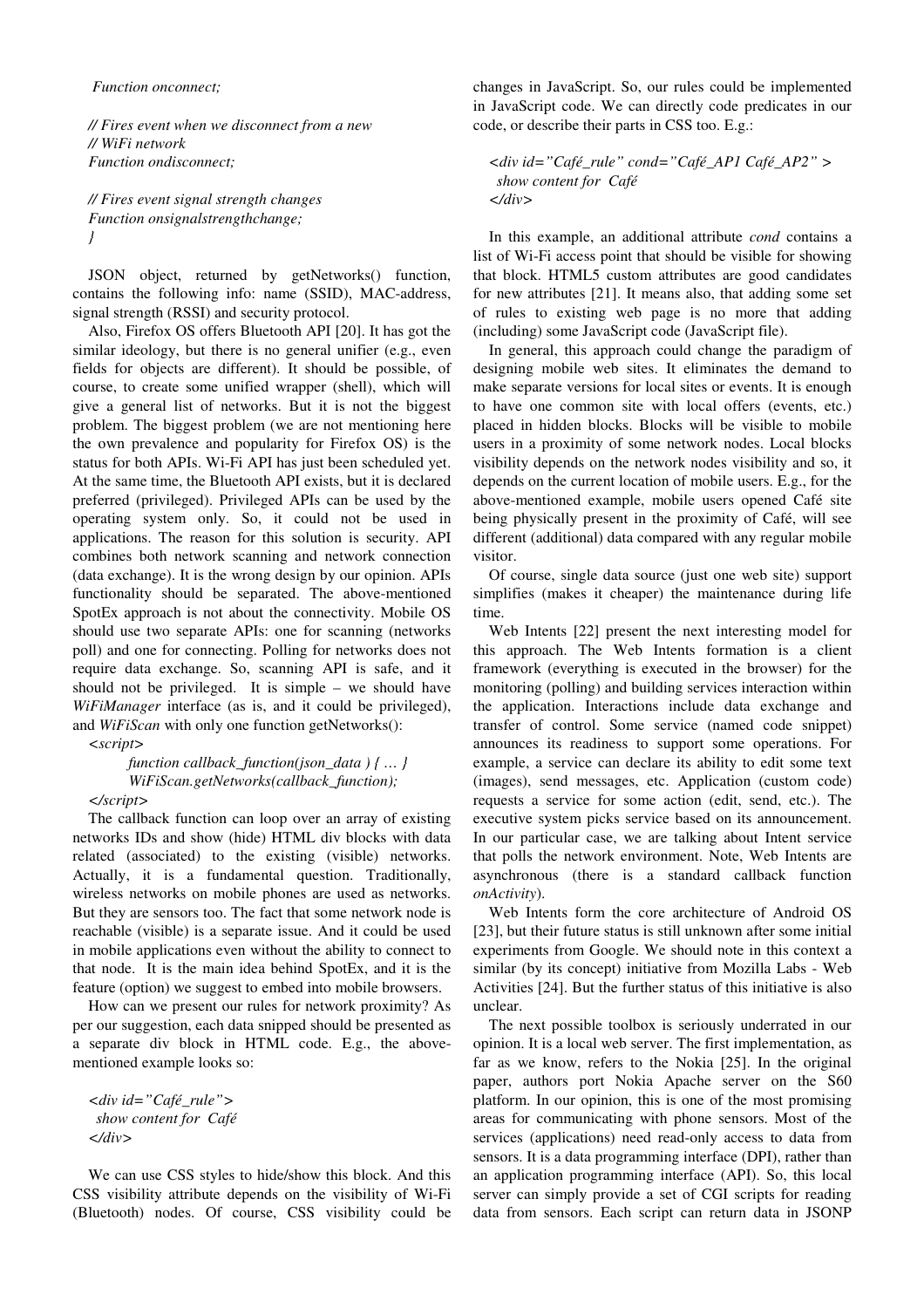format. So, any polling for sensors (including network proximity) looks like a simple JavaScript code inclusion:

*<script type="text/javascript" src="http://localhost: 8080/getNetworks?callback=f" ></script>* 

Here *f* is the name of the function that is called at the completion of the sensors polling. This function will accept the above-mentioned JSON array with information about the network nodes. As you see, this approach is clearly exploiting the fact, that in practice, for most purposes, access to sensors is read-only. In our case, network proximity is a perfect example of Data Program Interface as the most of the other tasks in context-sensitive programming. It means, by the way, that sometimes attempts to create a comprehensive API, like the abovementioned Web Bluetooth of Firefox OS, actually slows down the process. They can create non-existing problems (e.g., security concerns for read-only access) and take great care about not used features.

Note, that for the mobile users where the local web server is not available (or sensors are not available) callback's execution will be simply omitted. In other words, we can support one source (one web page) for all users again.

The next possible idea resembles in some ways the old projects with WAP (Wireless Access Protocol) – Figure 1.



Figure1. WAP proxy [26]

In this case, a mobile device used some intermediate server (WAP Gateway) for access to internet resources. This intermediate server should be able to collect sensing information (including network sensors). Internet service will get sensing info from our proxy. In other words, any access from a mobile web browser to the internet should be passed via proxy. And the obvious candidate for the proxy's location is the mobile device itself. E.g., the above mentioned on-board web server from Nokia (actually, it was the modified Apache server) can play a role of the proxy. This embedded server (as a mobile application) can access to the local sensors and, at the same time, intercepts outgoing HTTP requests, enrich them with obtained (saved during a session) sensing information and pass HTTP request to the target site.

#### IV. A GENERIC APPROACH FOR WEB SENSING

In this part, we would like to discuss the more generic approach (approaches) for embedding sensing information into web pages.

In this connection, we should mention the following sources. On the first hand, it is W3C Semantic Sensor Network Incubator Group (SSN-XG) [27]. Firstly, this group is developing an ontology to describe sensors and their device, system and platform related attributes. At the second, it develops a semantic markup and recommends methods to use ontology to describe the data available based on the existing models such as the Open Geospatial Consortium's (OGC) Sensor Web Enablement (SWE) [28] standards. SWE standards that have adopted by the OGC membership include the following elements:

1. Observations & Measurements Schema (O&M). It is the XML Schema for encoding observations and measurements from a sensor, both archived and real-time.

2. Sensor Model Language (SensorML). It is a set of standard models and XML Schema for describing sensors, systems and processes; provides information needed for discovery of sensors, location of sensor observations, processing of low-level sensor observations, and listing of their properties. Bluetooth node could be described as a "standard" sensor with observable properties "MACaddress" and "RSSI". In the terms of Sensor Ontology [29], it should be a simple element.

3. Transducer Markup Language (TransducerML or TML). It is the conceptual model and XML Schema for describing transducers and supporting real-time streaming of data to and from sensor systems.

4. The Sensor Observations Service (SOS) provides a standard web service interface for requesting, filtering, and retrieving observations and sensor system information. This is the proxy between a client and an observation repository or near real-time sensor channel. Actually, it is like a standard interface for the above mentioned "on-board" web proxy.

5. The Sensor Planning Service (SPS) is similar to SOS, but used for the management. It provides a web service interface for requesting user-driven acquisitions and observations. This is the broker between a client and a sensor collection management environment.

6. The Sensor Alert Service (SAS) – provides a standard web service interface for publishing and subscribing to alerts from sensors.

7. The Web Notification Services (WNS) – provides a standard web service interface for asynchronous delivery of messages or alerts from SAS and SPS web services.

The whole scheme looks over-engineered for a network proximity task. We think that HTML5 micro-data approach is much more promising here (for this particular task, of course).

The next approach we should mention in this context is W3C Web Applications Working Group [30]. This Group is working on creating specifications that enable improved client-side application development on the Web. This development includes specifications both for APIs for client-side development and for markup vocabularies for describing and controlling client-side application behavior.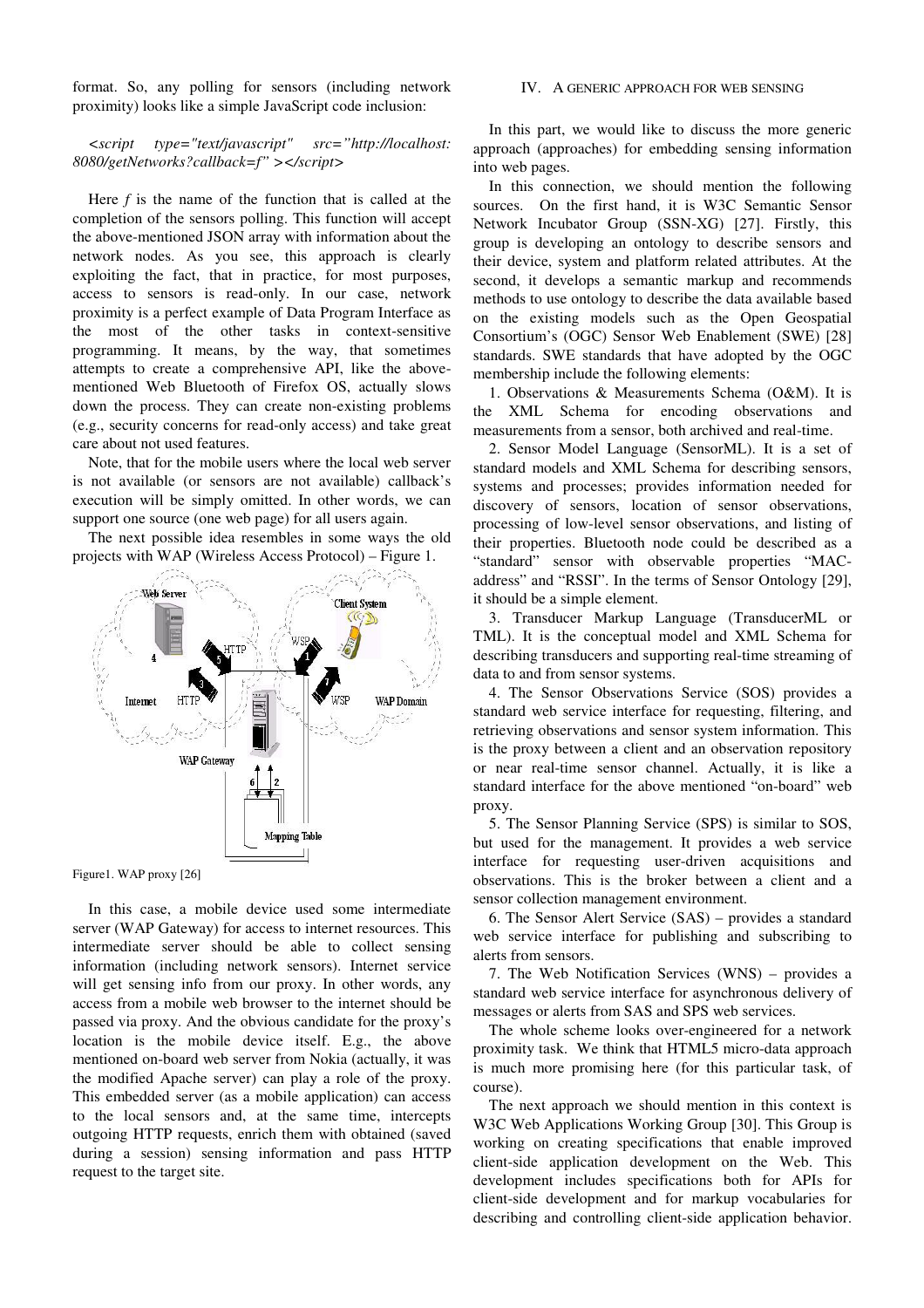This development is a part of the Rich Web Clients Activity in the W3C Interaction Domain [31]. In particular, W3C Web Applications working group targets An Application Programming Interface (API) in the forms of client-side script APIs, for use in browsers and similar user agents (as opposed to server-side APIs, for example).

The component model for the Web proposed by this group includes the following elements.

1. Templates, which define chunks of the markup that are inert, but can be activated for use later. Actually, the abovementioned div-blocks are perfect examples of templates.

2. Decorators, which apply templates, based on CSS selectors to affect rich visual and behavioral changes to documents.

 3. Custom Elements, which let authors (developers) define their own elements, with new tag names and new script interfaces. There are so-called widgets.

Widgets are defined as full-fledged client-side applications that are authored using technologies such as HTML, then packaged for distribution and, typically, downloaded and installed on a client machine or device where they run not only as stand-alone applications, but also embedded into Web pages and run in a Web browser [32].

Of course, it is just an interface. This group develops the way browsers will communicate with external data sources. For the actual data gathering support, we have to investigate the development of W3C Ubiquitous Web Domain Group [33]. This Group is focusing on technologies to enable Web access for anyone, anywhere, anytime, using any device. This includes Web access from mobile phones as well as other emerging environments such as consumer electronics, interactive television, and even automobiles [33]. For example, The Device APIs and Policy Working Group are creating client side programming interfaces to enable Web applications and widgets to access device services, including the calendar, contacts, camera, etc. The group will also provide a framework for expressing security policies to govern access to these APIs. One of the examples, we could be interesting in is *Proximity Events* interface.

The *DeviceProximityEvent* interface provides web developers information about the distance between the hosting device and a nearby object. The *UserProximityEvent* interface provides web developers a user-agent- and platform-specific approximation that the hosting device has sensed a nearby object.

This is achieved by interrogating a proximity sensor of a device, which is a sensor that can detect the presence of a physical object without physical contact. Not all devices contain a proximity sensor, and when there is no proximity sensor, this API is still exposed to the scripting environment, but it does nothing [34]. This approach supposed to support so-called proximity sensors. They can use radiation (e.g., an infrared light or a magnetic field), certain material properties can interfere with the sensor's ability to sense the presence of a physical object. The spec is directly mentioned that objects that can interfere with a sensor include, but are not limited to, the material's translucency, color, temperature, chemical composition, and even the angle at which the object is reflecting the radiation back at the sensor. As such, proximity sensors should not be relied on as a means to

measure distance: the only thing that can be deduced from a proximity sensor is that an object is somewhere in the distance between the minimum sensing distance and the maximum sensing distance with some degree of certainty. Actually, this definition covers the network proximity too. But as far as we know, at this moment nobody threats wireless network nodes as potential things in proximity tasks.

There is a sub-division of this group which targets Network API, but their documents declare the interest on the network connectivity only. At the same time, as we explained above, network proximity does not require the connectivity at all.

In fact, in this paper, we would like to draw attention to the fact that the network proximity deserves a separate API. For example, there is an existing initiative for NFC related Web API, and we see no reasons why more widespread Bluetooth and Wi-Fi have not such development.

As a workaround and prototype for this development, we can present a custom *WebView* for Android. On Android platform is possible to access from JavaScript to Java code for a web page, loaded into *WebView* control. Java code will provide a list of nearby network nodes (calculate the network fingerprint). The key moment here is the need for an asynchronous call from JavaScript, because scanning for wireless networks in Java is the asynchronous process. Let us describe this approach a bit more detailed.

On Android side we activate JavaScript interface:

| public                              | void    | onCreate (Bundle |     |
|-------------------------------------|---------|------------------|-----|
| savedInstanceState) {               |         |                  |     |
|                                     |         |                  |     |
| super.onCreate(savedInstanceState); |         |                  |     |
| WebView                             | webView | $=$              | new |
| WebView(this);                      |         |                  |     |
| setContentView(webView);            |         |                  |     |
| WebSettings                         |         | settings         |     |
| webView.getSettings();              |         |                  |     |
|                                     |         |                  |     |
|                                     |         |                  |     |

```
settings.setJavaScriptEnabled(true);
       webView.addJavascriptInterface(new 
MyJavascriptInterface(), "Network"); }
```
Now we can describe our Java code for getting network fingerprint. As a parameter, we will pass a name for callback function in JavaScript.

```
@JavascriptInterface 
 public void getNetworks(final String 
callbackFunction) { }
```
We skip the code for network scanning and demonstrate the final part only. As soon as a fingerprint in obtained, we can present it as JSON array and invoke our callback:

webView.loadUrl("javascript:" callbackFunction +  $"('" + data + "')")$ ;

And on our web page, we can describe our callback function and call Java code: